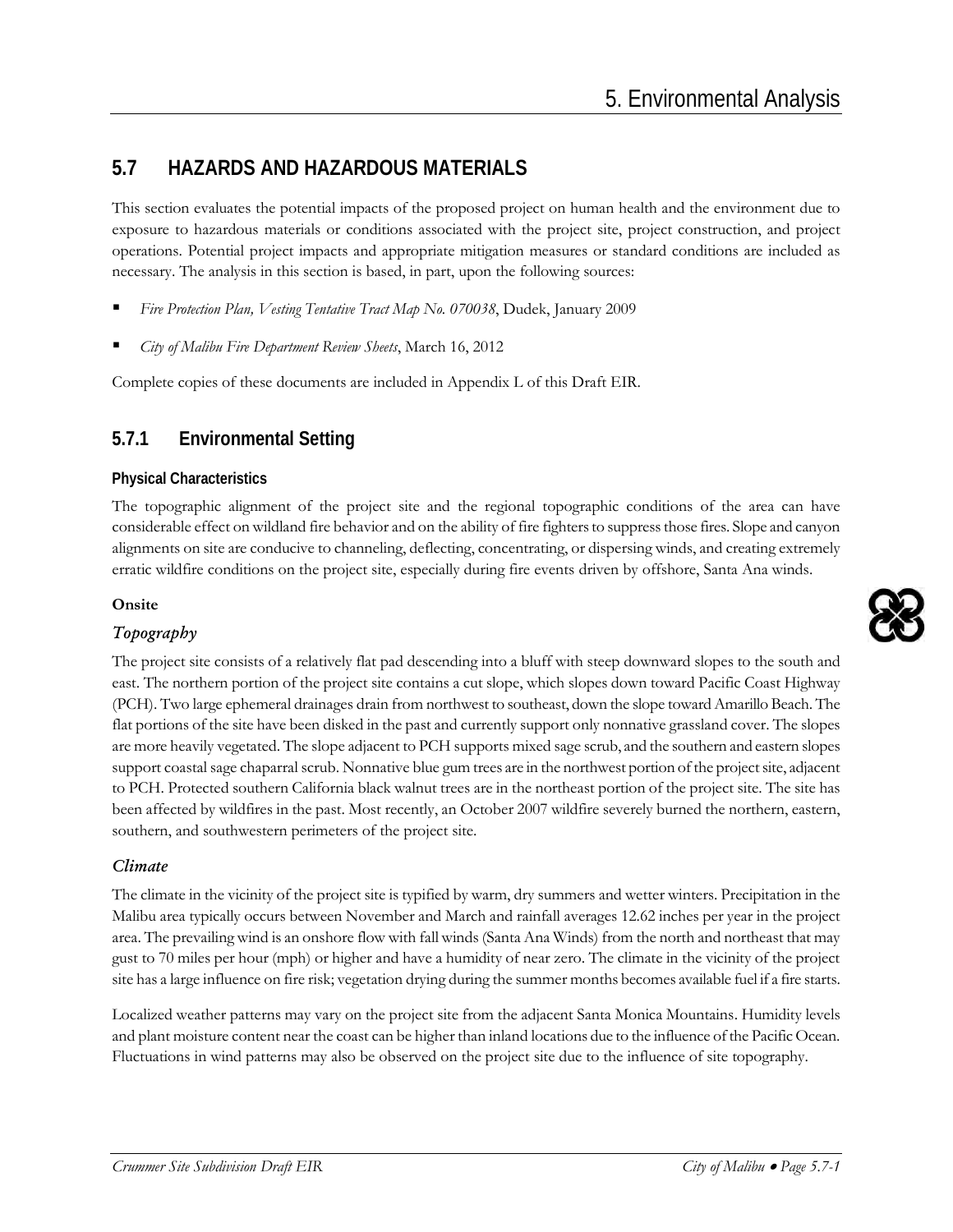#### *Onsite Fuel*

In addition to weather and topography, vegetation (or fuel) plays a major role in affecting fire behavior and shaping the fire hazard potential on the project site. The dominant vegetative cover on the project site is nonnative grassland, distributed throughout the relatively flat portions of the project site. Coastal sage chaparral scrub also represents a significant percentage of land cover and is concentrated primarily on the steeper slopes in the southern and eastern bluffs and in the ephemeral drainages. The north-facing slope adjacent to Pacific Coast Highway is dominated by mixed sage scrub, with a small area in the western portion of this slope supporting several blue gum trees.

Variations in vegetative cover type and species composition have a direct effect on fire behavior. Some plant communities and their associated plant species have increased flammability based on plant physiology (resin content), biological function (flowering, retention of dead plant material), physical structure (leaf size, branching patterns), and overall fuel loading. For example, the native shrub species that compose sage and chaparral communities on the project site are a high potential hazard based on such criteria. Fire behavior in this vegetation type produces higher flame lengths than that in grassland, although spread rates are typically slowerthan in grassland, which can burn quickly under strong, dry wind patterns, but does not produce the high heat intensity and high flame lengths associated with chaparral fuel types.

Another critical factor is the dynamic nature of vegetation communities. Fire presence and absence at varying cycles or regimes affects plant community succession. Shrublands gradually convert to grasslands with high frequency fires, and grasslands to shrublands with few fires. Biomass and associated fuel loading will increase over time, assuming that disturbance or fuel reduction efforts are not diligently implemented.

Wildfire disturbances can also have dramatic impacts on plants and plant composition. Heat shock, accumulation of post-fire charred wood, and change in photoperiods due to removal of shrub canopies may all stimulate seed germination. The postfire response for most species is vegetative reproduction and stimulation of flowering and fruiting. The combustion of aboveground biomass alters seedbeds and temporarily eliminates competition for moisture, nutrients, heat, and light. Species that can rapidly take advantage of the available resources will flourish.

#### **Fire History**

Malibu is in the Santa Monica Mountains and is subject to significant fire hazards due to highly flammable chaparral vegetation covering thousands of acres. Fires in these brushland areas are inevitable because of the flammability of both living and nonliving brush and the variable weather conditions. During the autumn months, Malibu is very dry and highly susceptible to fires. Most fires occur under Santa Ana wind conditions, which are hot, desert winds usually of relatively high velocity and low humidity. The low humidity and high temperature often produce an extreme fire hazard during late summer and fall.

The City of Malibu has experienced major fires in the past. According to the Fire Protection Plan, the project site itself has been burned by up to five recorded fires. The Malibu Fire of 1935, an unnamed fire in 1958, the Wright Fire in 1970, the Calabasas Fire in 1993, and most recently, the Canyon Fire of 2007 have burned portions of the project site. The Canyon Fire burned the northern, eastern, southern, and southwestern perimeters of the project site.

#### **Fire Services**

The City is served by the Los Angeles County Fire Department (LACFD), as well as the California Department of Forestry and Fire Prevention, if needed. There are five LACFD stations that could serve the project site. Their staffing and equipment are detailed in Table 5.7-1, *Fire Stations Serving the Project Site*.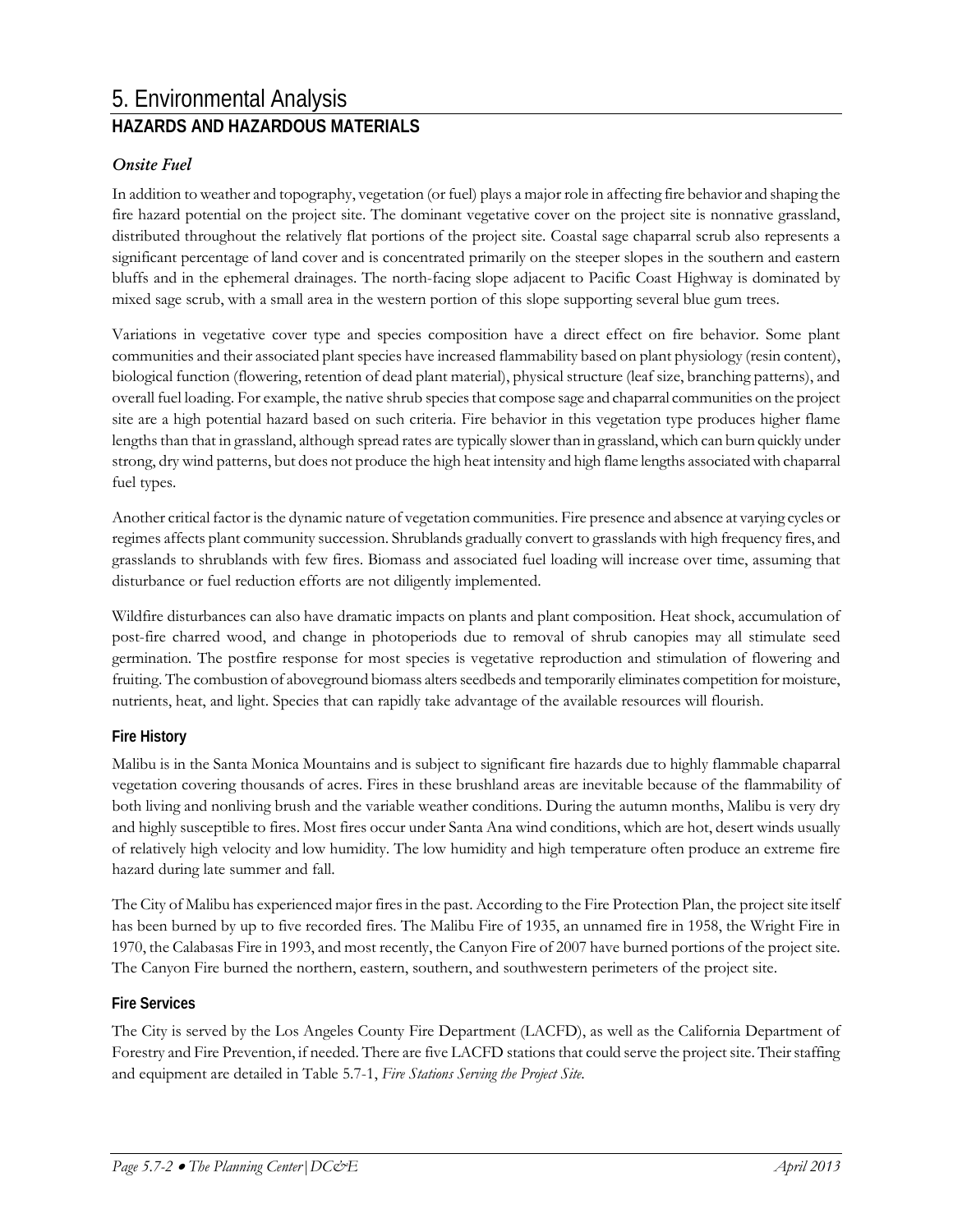| Station    | <b>Address</b>                                     | Distance from Project Site | Staffing/Equipment                                                                                           |
|------------|----------------------------------------------------|----------------------------|--------------------------------------------------------------------------------------------------------------|
| Station 88 | 23720 Malibu Road<br>Malibu, CA 90265              | $0.3$ miles                | Three-person engine company and a two-<br>person paramedic squad                                             |
| Station 70 | 3970 Carbon Canyon Road<br>Malibu, CA 90265        | 2.9 miles                  | Four-person engine company and a battalion<br>chief                                                          |
| Station 67 | 25801 Piuma Road<br>Calabasas, CA 91302            | 6.2 miles                  | Three-person engine company                                                                                  |
| Station 69 | 401 S. Topanga Canyon Blvd<br>Topanga, CA 90290    | 10.8 miles                 | Four-person assessment engine company and<br>additional paid on-call firefighters on an "as<br>needed" basis |
| Station 71 | 28722 W. Pacific Coast Highway<br>Malibu, CA 90265 | 6.7 miles                  | Four-person engine company and a two-person<br>paramedic squad                                               |

### **Table 5.7-1 Fire Stations Serving the Project Site**

Fire protection services for the project site are primarily provided by Fire Station 88, but if necessary, the project site could be served by any or all of the fire stations listed in Table 5.7-1. In addition to these stations, in the event of major fires, the county has mutual aid agreements with cities and counties throughout the state so that additional personnel and firefighting equipment can augment the LACFD.

Water supply for the project site is provided by the Los Angeles County Waterworks. There are currently no hydrants or mains on the project site. The nearest hydrants are on Pacific Coast Highway, west of Malibu Canyon Road and at the southern terminus of Malibu Canyon Road, adjacent to the western edge of the project site.

#### **Regulatory Setting**

Various federal and state regulations and programs reduce risks related to environmental hazards and to regulate the use, storage, and transportation of hazardous materials. Several of the existing federal and state laws and programs are summarized in the following paragraphs.

#### **State**

### *Fire and Resource Assessment Program*

Government Code 51175-89 directs the California Department of Forestry and Fire Protection (CAL FIRE) to identify areas of very high fire hazard severity zones in local responsibility areas (LRA). Mapping of the areas, referred to as Very High Fire Hazard Severity Zones (VHFHSZ), is based on data and models of potential fuels over a 30- to 50-year time horizon and their associated expected fire behavior, and expected burn probabilities to quantify the likelihood and nature of vegetation fire exposure (including firebrands) to buildings.

#### **Local**

### *Los Angeles County Code*

The Los Angeles County Fire Code establishes guidelines and requirements for fuel modification and clearance of brush and vegetative growth. Specifically, Fire Code Section 1117.2.1 requires the submittal of a fuel modification plan, a landscape plan, and an irrigation plan for the area within a proposed project's boundaries designated a VHFHSZ. The plan must be prepared by a registered landscape architect, landscape designer, landscape contractor, or an individual with expertise acceptable to the forestry division of the fire department prior to any new construction.

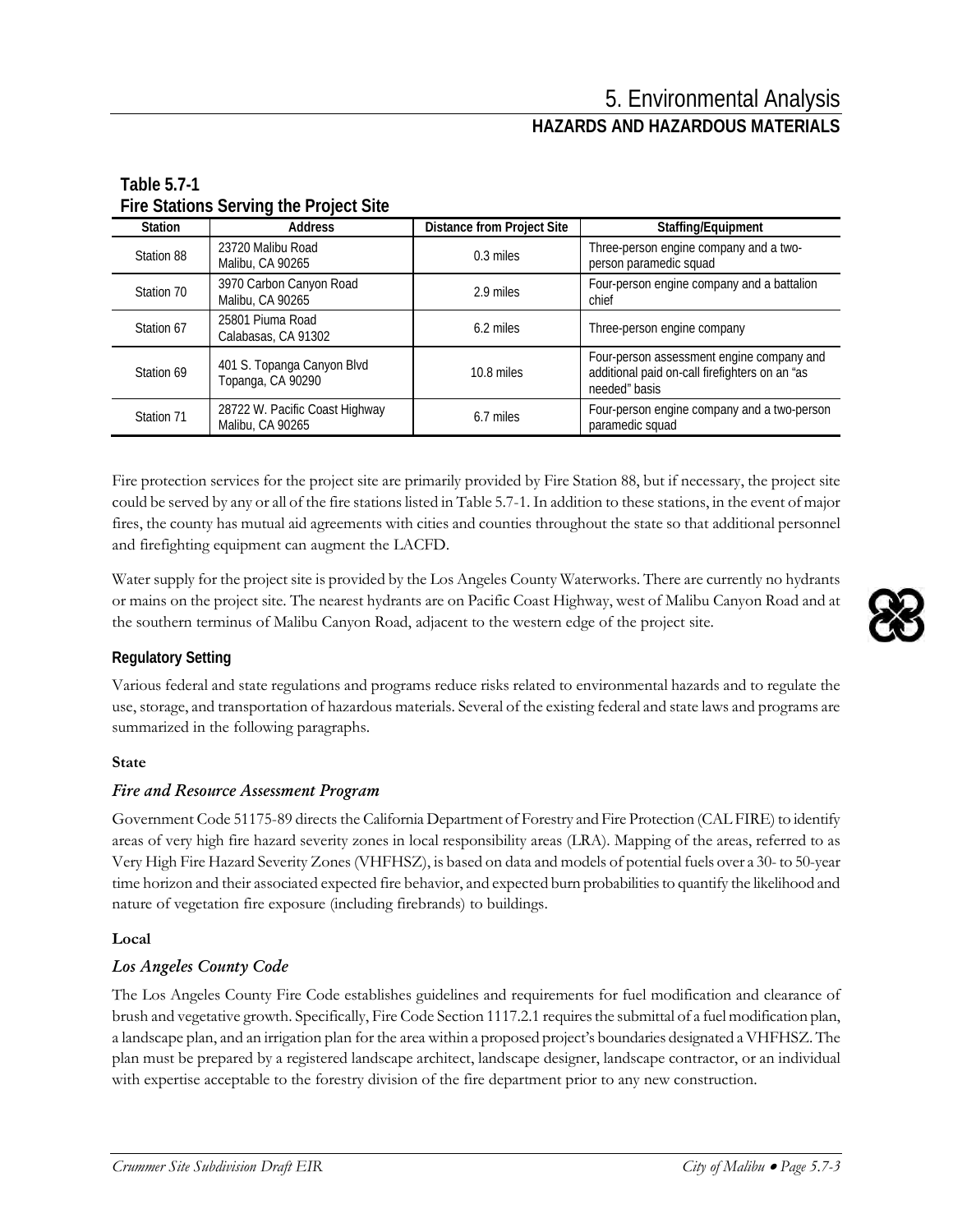# **HAZARDS AND HAZARDOUS MATERIALS**

The Weed Abatement Division of the Los Angeles County Department of Agricultural Commissioner has been given authority to create defensible space for unimproved properties. In accordance with Los Angeles County Fire Code (Section 317 et seq.), the Agricultural Commissioner may notify all owners of property affected that they must clear all flammable vegetation and other combustible growth or reduce the amount of fuel content for a distance greater than 30 feet, but not to exceed 200 feet.

### *City of Malibu Fire Code*

The City of Malibu has adopted the Los Angeles County Fire Code, contained in Title 32 of the Los Angeles County Code. The City of Malibu Fire Code includes regulations that require the identification of Fire Hazard Severity Zones and regulations for vegetation management and fuel modification. Fire Code Section 1117.2.1 requires that a fuel modification plan, a landscape plan, and an irrigation plan be prepared prior to any subdivision of land or new construction in a VHFHSZ. As described previously in this chapter, all land in the City is designated a VHFHSZ.

### *Ordinance No. 299 of the City of Malibu*

Ordinance No. 299 of the City of Malibu required the Los Angeles County Fire Chief to designate all land in the City as VHFHSZ, a zone defined by a more destructive behavior of fire and a greater probability of flames and embers threatening buildings. Properties in VHFHSZ are subject to more stringent Building Code requirements. In summary, these code provisions address roofing and siding materials, window glazing, exterior doors, the protection of openings and unenclosed underfloor areas, and accessory structures.

### *City of Malibu General Plan*

The safety and health element of the City of Malibu General Plan includes goals and policies intended to minimize risks due to fire hazards. Safety Implementation Measure 4 is intended to "establish programs and guidelines for fire-safe landscaping including buffers comprised of fire resistant vegetation between residential areas and open space areas and encourage use of fire-safe landscaping principles which emphasize plant species with low fuel volumes." Other implementation measures include coordination between the City and LACFD and measures regarding emergency response.

### *City of Malibu Local Coastal Program Land Use Plan*

General policies 4.45 through 4.54 of the City of Malibu Local Coastal Program (LCP) Land Use Plan are intended to minimize risks due to fire hazards. They include siting and design guidelines and requirements for developments adjacent to parkland. This also requires adequate access and water supply for fire protection personnel and specific brush clearance methods. The LCP Land Use Plan also requires a fuel modification plan for any project that requires fuel modification.

### *City of Malibu LCP Local Implementation Plan*

Chapter 9 of the City of Malibu LCP Local Implementation Plan contains provisions intended to ensure that new development minimizes risks to life and property in areas of high geologic, flood, and fire hazard. Development standards, permit and application requirements, and other measures are provided to implement the LCP Land Use Plan.

# **5.7.2 Thresholds of Significance**

According to Appendix G of the CEQA Guidelines, a project would normally have a significant effect on the environment if the project would: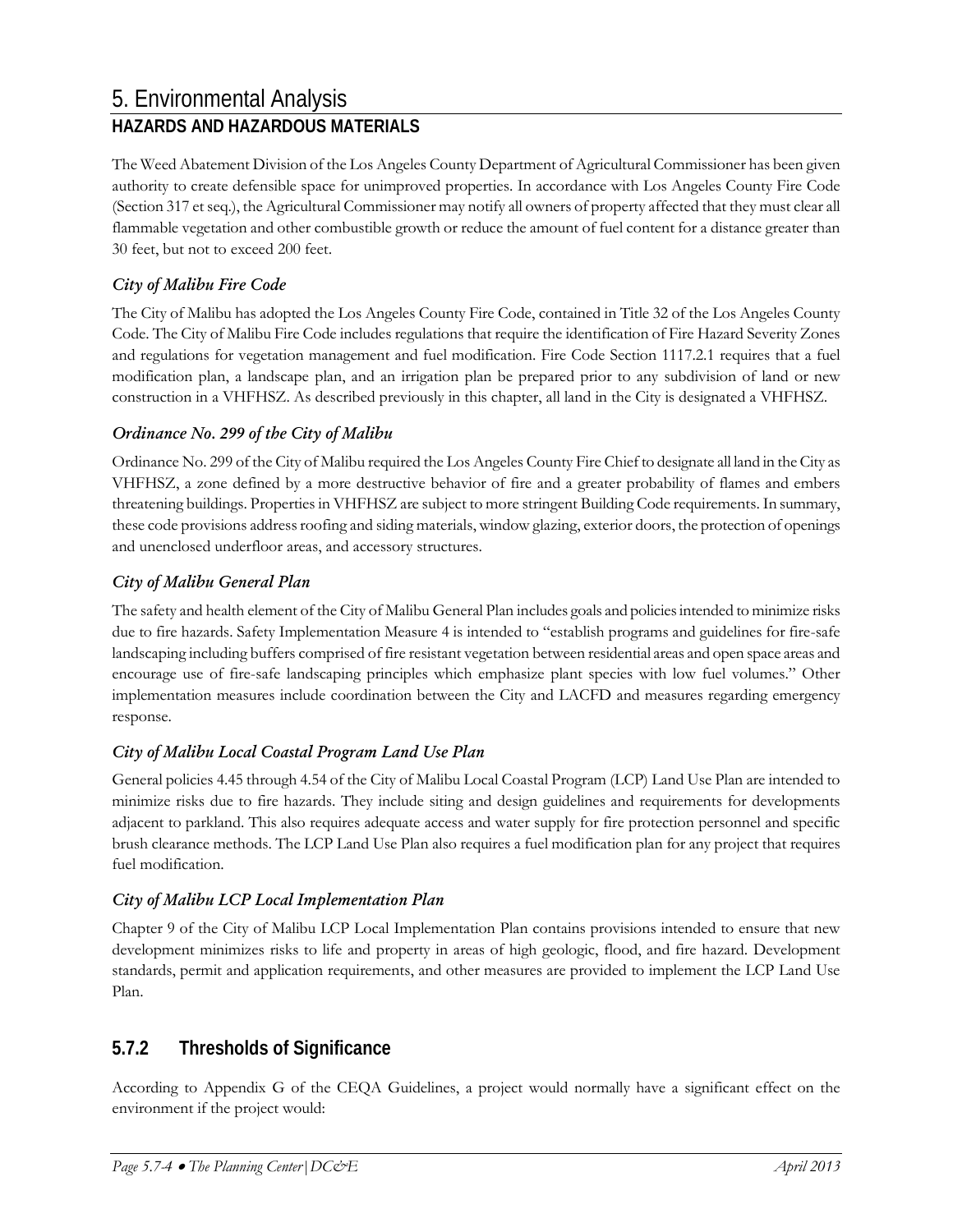- H-1 Create a significant hazard to the public or the environment through the routine transport, use, or disposal of hazardous materials.
- H-2 Create a significant hazard to the public or the environment through reasonably foreseeable upset and accident conditions involving the release of hazardous materials into the environment.
- H-3 Emit hazardous emissions or handle hazardous or acutely hazardous materials, substance, or waste within one-quarter mile of an existing or proposed school.
- H-4 Be located on a site which is included on a list of hazardous materials compiled pursuant to Government Code Section 65962.5 and, as a result, would create a significant hazard to the public or the environment.
- H-5 For a project located within an airport land use plan or, where such a plan has not been adopted, within two miles of a public airport or public use airport, would result in a safety hazard for people residing or working in the project area.
- H-6 For a project in the vicinity of a private airstrip, result in a safety hazard for people residing or working in the project area.
- H-7 Impair implementation of or physically interfere with an adopted emergency response plan or emergency evacuation plan.
- H-8 Expose people or structures to a significant risk of loss, injury, or death involving wildland fires, including where wildlands are adjacent to the urbanized areas or where residences are intermixed with wildlands.

The 2012 Initial Study, included as Appendix C, substantiates that impacts associated with the following thresholds would be less than significant:

Thresholds H-1, H-2, H-3, H-4, H -5, H-6, and H-7

These impacts will not be addressed in the following analysis.

### **5.7.3 Environmental Impacts**

The following impact analysis addresses thresholds of significance for potentially significant impacts. The applicable thresholds are identified in brackets after the impact statement.

#### **Impact 5.7-1: The project site is within a designated fire hazard zone (VHFHSZ) and could expose structures and/or residences to fire danger. [Threshold H-8]**

*Impact Analysis:* The proposed project would place homes and recreational uses in a setting that could be impacted by wildland fires. Malibu is at risk of severe fires due to highly flammable brushlands and variable weather conditions. The entire City is designated a VHFHSZ, and the majority of the City has experienced major brush fires in the past 30 years. The most recent include fires that started on January 8, 2007, in the vicinity of Malibu Bluffs Park; the Malibu Canyon Fire on October 21, 2007; and the Corral Canyon Fire of November 24, 2007. Fires reached the proposed project site and severely burned the northern, eastern, southern, and southwestern perimeters of the project site. Although the project site is near most of the recent fires, it cannot be concluded that the project site is at a greater risk

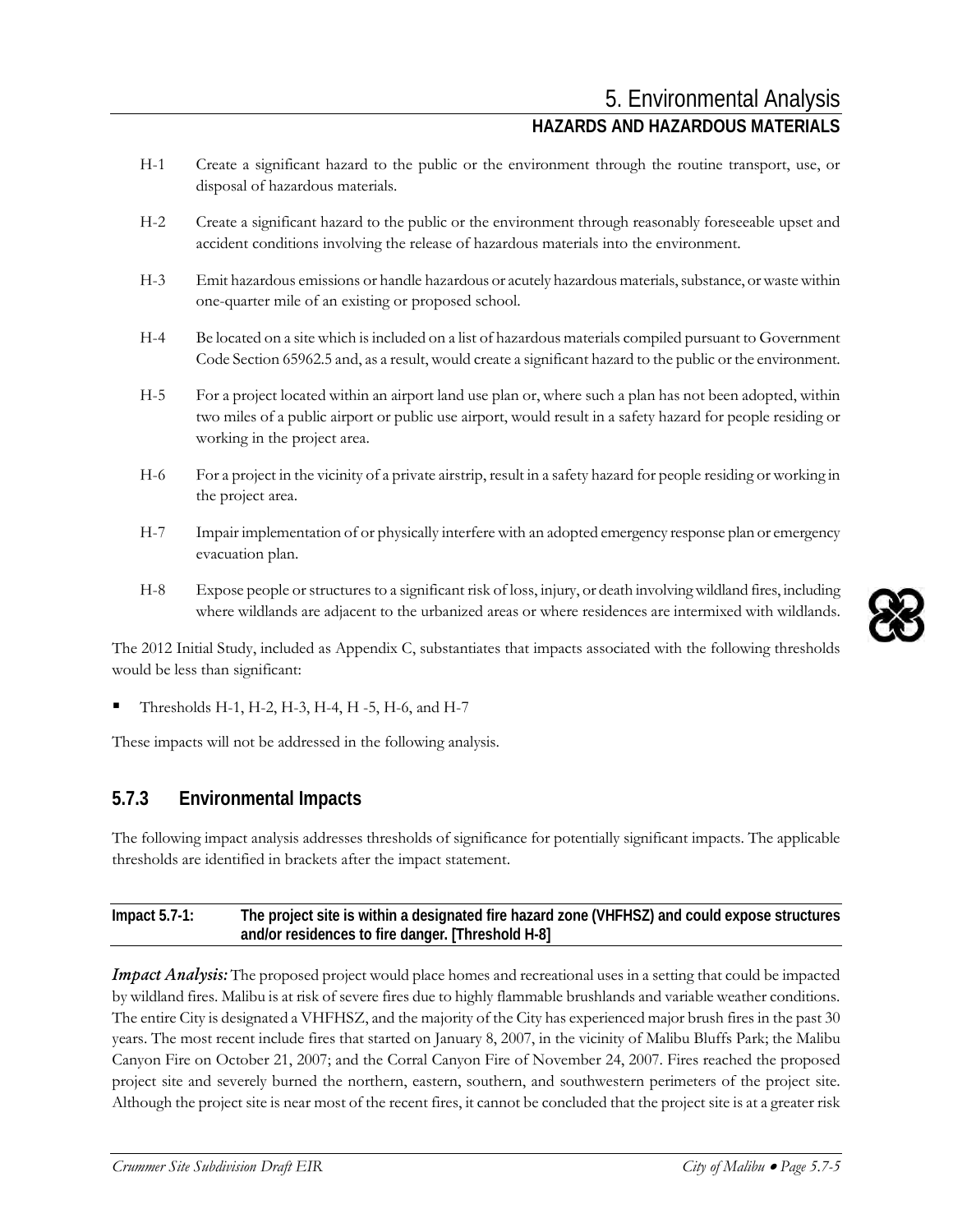### **HAZARDS AND HAZARDOUS MATERIALS**

than other locations in the City. Preventive measures, as required by City ordinances and regulations, will be taken to offset the risk factors:

- Implementation of ignition-resistant construction methods and materials per the updated City of Malibu Fire Code, based on the 2010 California Fire and Building Codes.
- Establishment of dedicated fuel modification and defensible space around each residence.
- Fuel modification maintenance to be conducted annually and funded by the homeowners association (HOA) and included in covenants, conditions, and restrictions (CC&Rs).
- Improved water availability and fire flow capacity.
- Improved emergency vehicle access that complies with LACFD requirements.
- Installation of life safety interior fire sprinklers in all homes.

Because the project site, along with most of the City of Malibu, is a VHFHSZ, a fire protection plan—including a preliminary fuel modification plan—has been prepared and approved for the proposed project. The preliminary fuel modification plan was prepared in accordance with the County of Los Angeles Fire Department Fuel Modification Plan Guidelines and identifies specific zones within a property that are subject to fuel modification. A fuel modification zone is a strip of land where combustible native or ornamental vegetation has been modified, thinned, and/or partially or totally replaced with drought-tolerant, fire-resistant plants. Fuel modification reduces radiant and convective heat and provides fire suppression forces with defensible space.

The LACFD has reviewed and approved the preliminary fuel modification plan; the final fuel modification plan for the proposed project will need to be approved at the time of tentative map processing. The preliminary fuel modification plan is illustrated on Figure 5.7-1. Three zones have been identified on the plan.

- Zone A (Setback Zone) provides a defensible space for fire suppression forces and offers protection from intense flames and sparks or embers carried by strong winds. This zone provides a 20-foot buffer around any combustible structures, accessory structures, or appendages.
- Zone B (Irrigated Zone) augments irrigation and planting requirements. This zone extends from the outermost edge of Zone A to 100 feet from a structure. Landscaping and vegetation will consist primarily of green lawns, ground covers, and adequately spaced shrubs and trees, and will require either automatic or manual irrigation systems.
- Zone C (Native Brush Thinning Zone) is designed to slow the rate of spread and reduce flame lengths and intensities of the fire before it reaches the irrigated area. It extends from the outermost edge of Zone B to 200 feet from a structure. Irrigation systems are not required for this zone. Existing native vegetation will be modified by thinning and removal of species that constitute a high fire risk.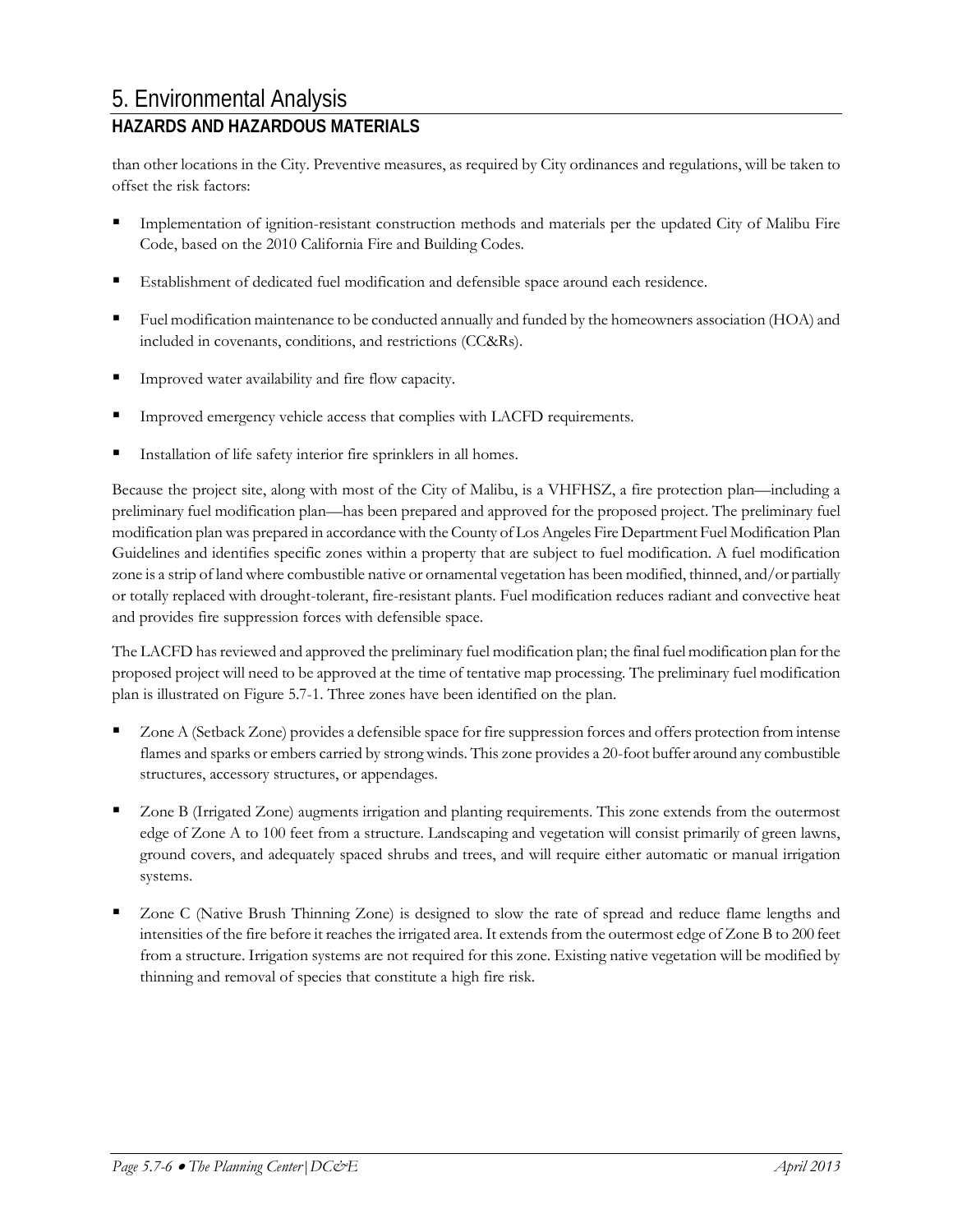*5. Hazards and Hazardous Materials*

# *Preliminary Fuel Modification Plan*





*Source: County of Los Angeles 2012*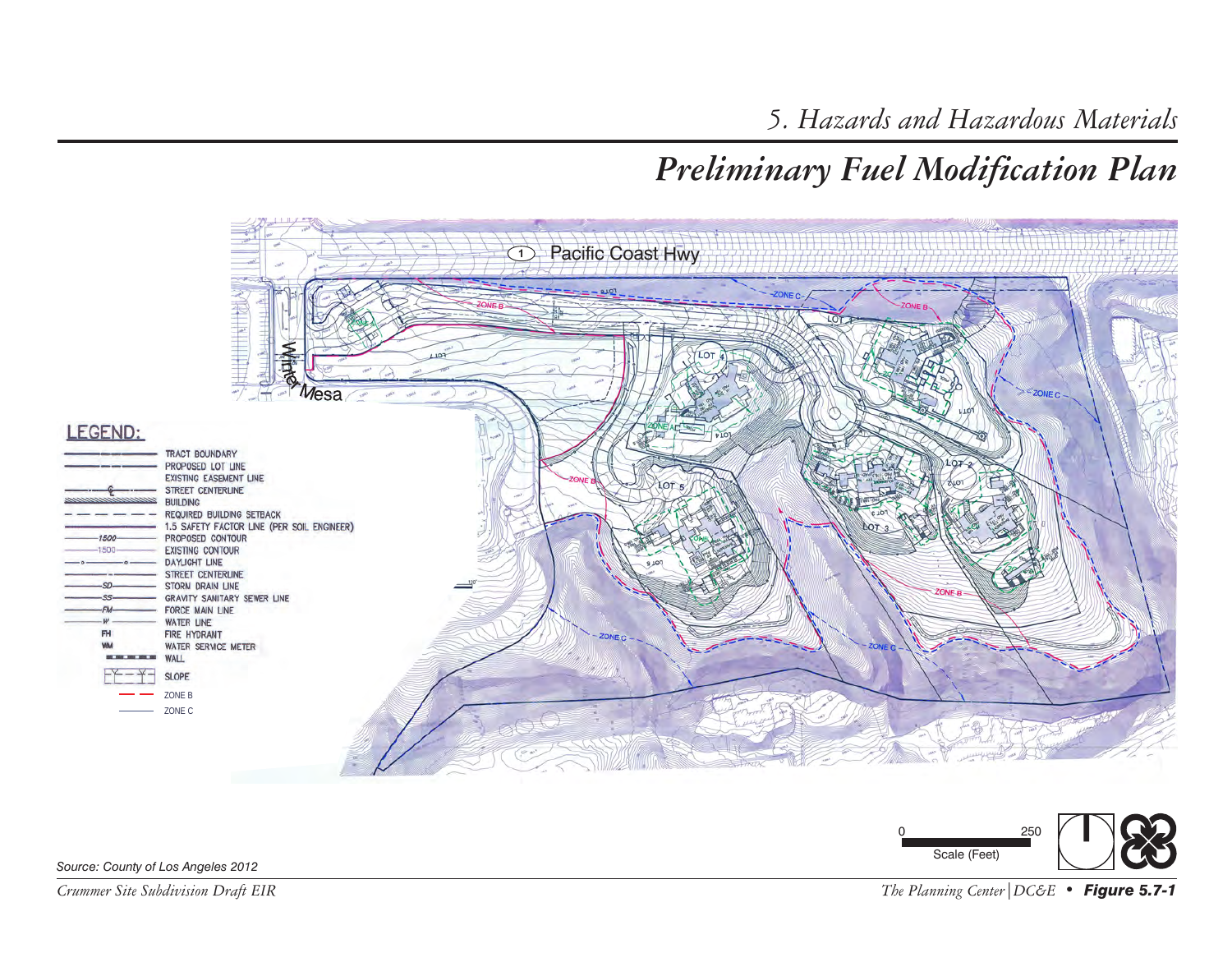*This page intentionally left blank.*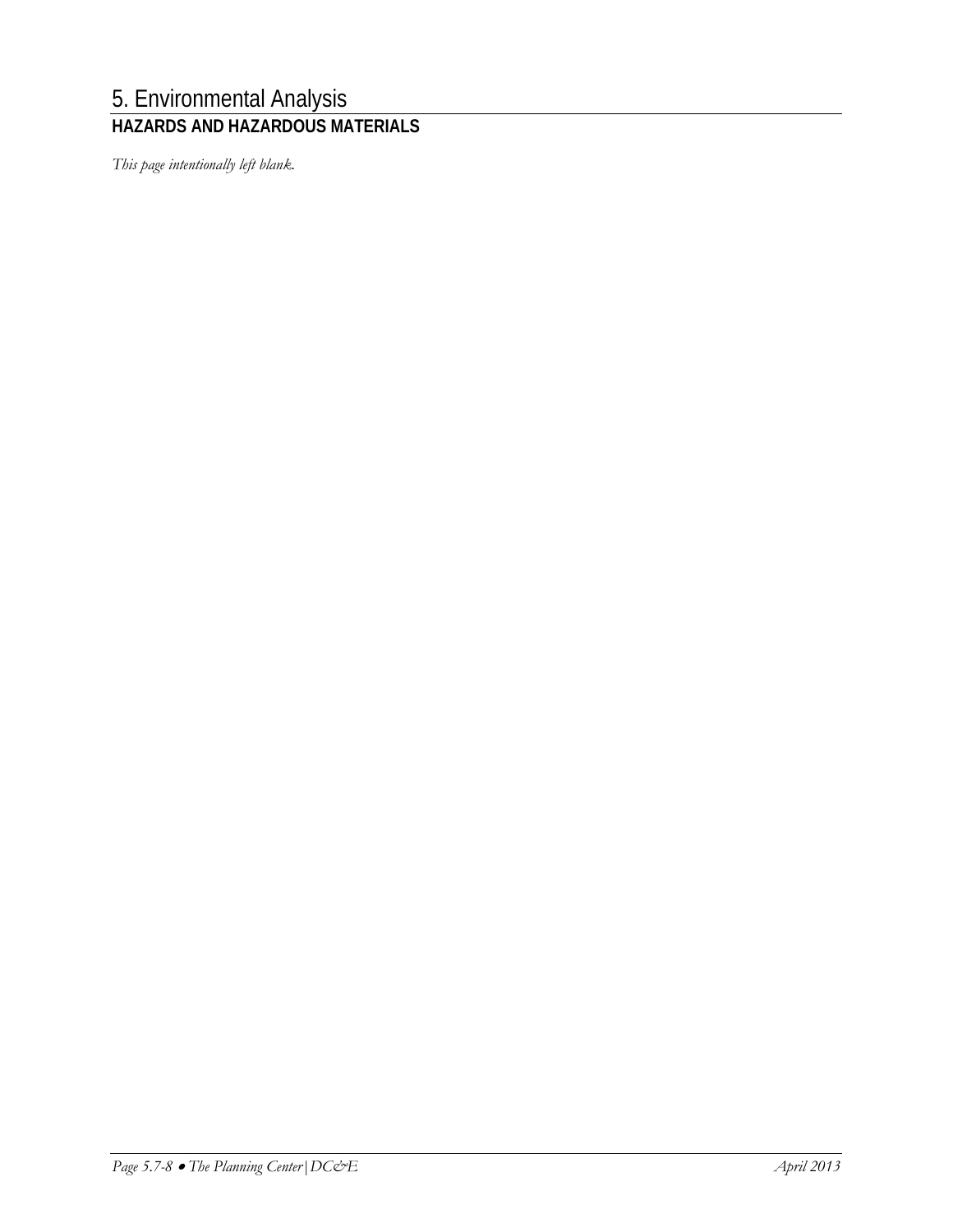The long-term maintenance of the fuel modification zones would be addressed in the proposed project's CC&Rs, and zones will be maintained by the HOA. The builder/developer would provide new property owners with recorded CC&Rs or disclosure statements identifying the responsibilities for maintaining the fuel modification zones within their property. The disclosure would include the maintenance criteria set forth in the final fuel modification plan and acknowledge responsibility for presenting proposed changes to the LACFD fuel modification unit. Further, the statement would acknowledge that LACFD has the right to enforce fuel modification zone conditions.

The LACFD does not require offsite fuel modification. This is mainly due to problems inherent with enforcement of regulations on adjacent property and the potential for confusion regarding responsibility for fuel modification areas outside legal ownership. The county has established a brush clearance program for developed and unimproved properties. For unimproved properties, the program is administered by the Weed Abatement Division of the County Department of Agricultural Commissioner. The Weed Abatement Division has the authority to clear all flammable vegetation and other combustible growth and to reduce the amount of fuel content for a distance greater than 30, but not to exceed 200 feet if a property owner does not. The defensible space required for structures on a site does not exceed the property line.

Although the LACFD approved the preliminary fuel modification plan, a Fire Protection Plan was also prepared. The fire protection plan evaluates the project's vulnerability to fires with regard to emergency access to the site, the adequacy of fire hydrants available to serve the site, and the design of the proposed structures. Given the climatic, vegetation, and topographic characteristics of the site as well as fire behavior modeling results (discussed in the fire protection plan), it is expected that a wildfire may start on, burn onto, or spot onto the project site. Under extreme weather conditions, fire can move rapidly through the project site's fuels. The most common type of fire anticipated in the vicinity of the project site is a fire fanned by offshore Santa Ana winds burning downhill and spotting across Pacific Coast Highway from the adjacent Santa Monica Mountains to the north. Worst-case modeled flame lengths near the proposed project site were calculated at 41.8 feet in coastal sage chaparral scrub vegetation types and up to 39.4 feet in mixed sage scrub cover types. Spread rates may exceed 7 mph under extreme weather and slope conditions. Therefore, it is necessary to provide fuel management areas to reduce the wildfire risk on the project site. The fire protection plan includes recommendations for the design of the road, gate, and driveways for the proposed project. These recommendations address the following planning and design elements:

- Fuel modification zones and permitted vegetation
- Roadway access, gates, and driveways
- Ignition-resistant structural requirements
- Interior and exterior fire protection systems

Compliance with these recommendations would facilitate the fire department's mission by providing improved access for emergency personnel and apparatus; reducing the likelihood of "flashover" in case of a structure fire by providing interior sprinklers; and providing improved fire water capacity. The fire protection plan also includes recommendations for construction of the homes that will meet the requirements of the Fire Code adopted by the City of Malibu. Because flying firebrands—wind-borne embers or other incendiary materials—pose the greatest risk to the proposed structures, many of the recommendations are intended to minimize the likelihood that embers penetrate the structures. The fire protection plan summarizes the ignition-resistant construction materials and methods and provides recommendations for the installation of interior fire sprinklers and fire alarm systems in the proposed homes and structures. The recommendations in the fire protection plan would create redundant systems of improved infrastructure and design, which would reduce the vulnerability of the homes.

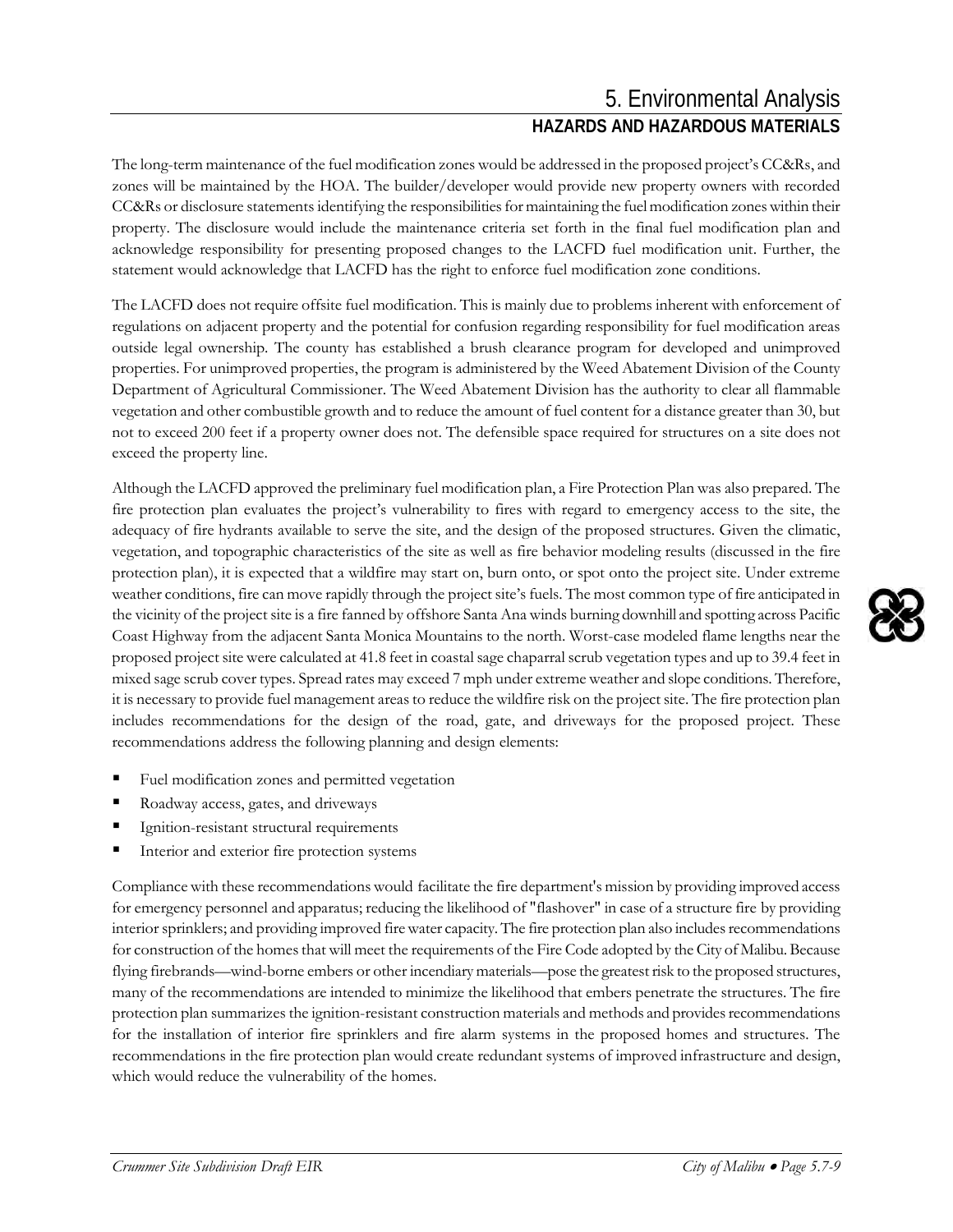### **HAZARDS AND HAZARDOUS MATERIALS**

Construction of the proposed structures would utilize appropriate building materials (i.e., ignition-resistant materials) and design features to complement the provided fuel modification. The design will also incorporate alternative fuel modification measures where fuel modification cannot be fully accommodated onsite—such as noncombustible firewalls and landscaping techniques that include irrigated, fire-resistant plant species.

#### *Construction Phase Vegetation Management*

Vegetation management requirements would be implemented at the beginning and throughout the construction phase. Vegetation management would be performed pursuant to LACFD requirements on all building locations prior to the start of work and prior to any import of combustible construction materials. Adequate fuel breaks would be created around all grading, site work, and other construction activities in areas where there is flammable vegetation.

### **5.7.4 Cumulative Impacts**

For the proposed project, impacts related to risks of fire hazards are site specific. The proposed project would develop currently undeveloped land. Since undeveloped land is more vulnerable to wildfires, the proposed project would reduce the risk to other nearby structures.

Cumulative impacts from this type of project can cause a decline in fire response service and must be analyzed for each project. The proposed project represents a minimal increase in service demand due to the small number of new structures and people living in or using the area. Although the project is not anticipated to have a material impact on the response capability of LACFD fire stations, any new development would incrementally increase the demand for fire protection services. The incremental increase in demand would be slight, but it could be significant when considered cumulatively with other new developments in the area. This could put a strain on fire protection resources, which could increase the susceptibility of the project area to fire hazards.

### **5.7.5 Existing Regulations and Standard Conditions**

- California Fire and Resources Assessment Program
- Los Angeles County Code
- City of Malibu Fire Code
- Ordinance No. 299 of the City of Malibu
- **City of Malibu General Plan**
- City of Malibu Local Coastal Program Land Use Plan
- City of Malibu LCP Local Implementation Plan

### **5.7.6 Level of Significance Before Mitigation**

Without mitigation, the following impacts would be **potentially significant**:

Impact 5.7-1 The topography and vegetation of the project site and surrounding area place the project site at a high risk of fires, and the proposed project would expose the proposed residences and future recreational uses to risk of fires.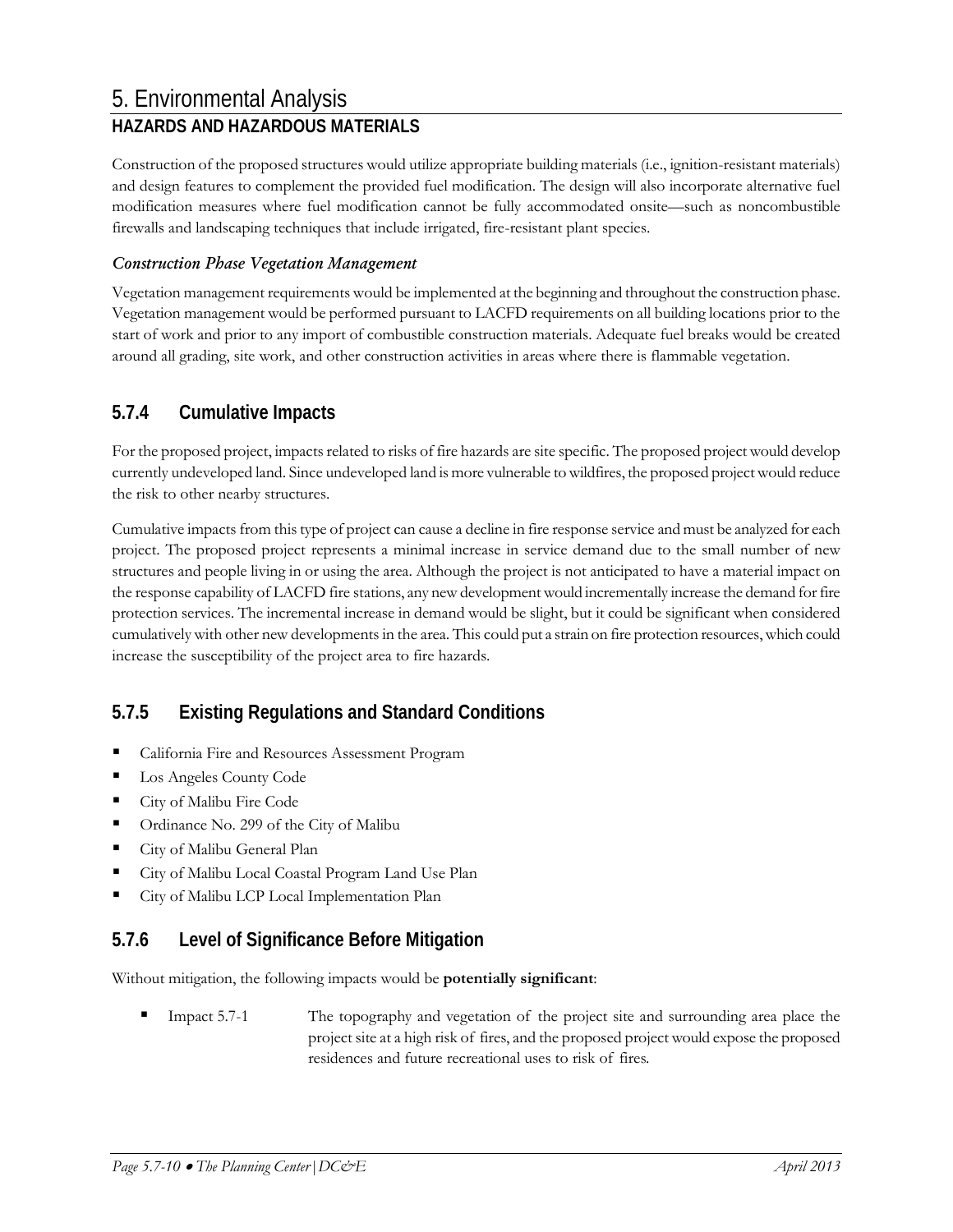Cumulative Impacts Although the project's incremental increase in demand would be slight, it could be significant when considered cumulatively with other new developments in the area.

# **5.7.7 Mitigation Measures**

### **Impact 5.7-1**

7-1 In addition to compliance with existing requirements and standards of the Los Angeles County Fire Department (LACFD), the proposed project must comply with all requirements detailed in letters dated March 16, 2012, from the LACFD, included in Appendix M of the Draft EIR. Where the two letters differ, the more conservative approach shall be taken. The letters include the following requirements, among others:

- For Lot 1 and 5 the circular turnaround shall remain clear and unobstructed. No plantings, fountains, or other features shall be allowed;
- For Lot 2 the circular turnaround drive aisle shall be maintained at a minimum 20 feet in width with 32 feet on centerline turning radius. If landscaping or other features are to be located in the center, they must not encroach into the drive aisle.
- Provide evidence from a certified civil engineer that the "bridge" feature on Lot 5 shall support the minimum weight capacity of 75,000 pounds to accommodate fire apparatus. Once the "bridge" is installed, provide recertification prior to occupancy from a certified civil engineer that the "bridge" will support a minimum of 75,000 pounds. The width of 15 feet shall be maintained clear and unobstructed for the "bridge" portion of the fire department access.
- Emergency access for firefighter pedestrian use shall be extended to all exterior walls of all proposed structures within the subdivision. Additional walking access shall be reviewed and approved by Fire Prevention Engineering prior to building permit issuance.
- Department access shall be extended to within 150 feet distance of any exterior portion of all structures.
- Access shall comply with Section 503 of the Fire Code, which requires all-weather access. Allweather access may require paving.
- Where driveways extend farther than 150 feet and are of single-access design, turnarounds suitable for fire protection equipment use shall be provided and shown on the final map. Turnarounds shall be designed, constructed, and maintained to ensure their integrity for fire department use. Where topography dictates, turnarounds shall be provided for driveways that extend over 150 feet in length.
- Private driveways shall be indicated on the final map as "Private Driveway and Fire Lane," with the widths clearly depicted, and shall be maintained in accordance with the Fire Code. All required fire hydrants shall be installed, tested, and accepted prior to construction.

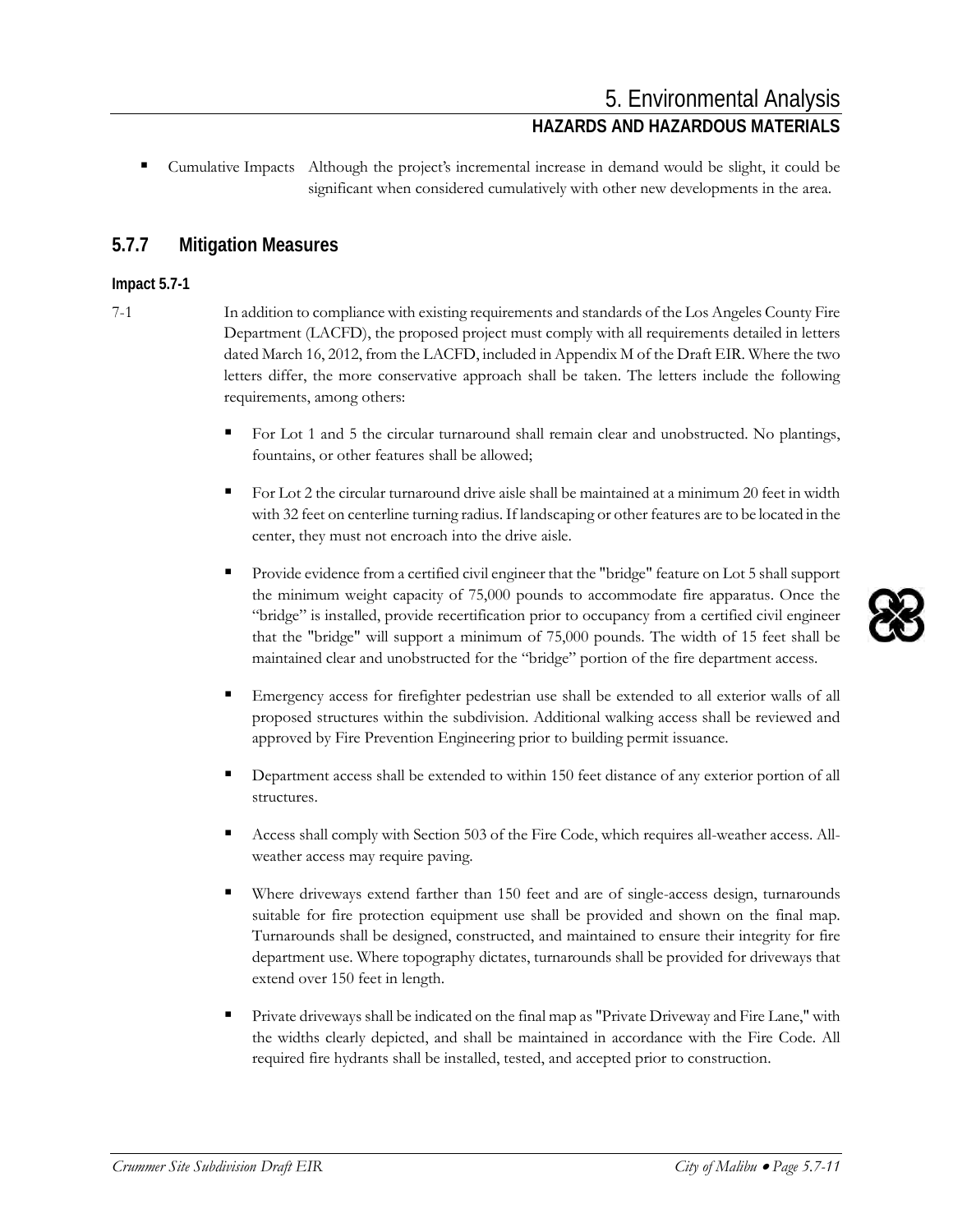### **HAZARDS AND HAZARDOUS MATERIALS**

- Vehicular access must be provided and maintained serviceable throughout construction to all required fire hydrants. All required fire hydrants shall be installed, tested, and accepted prior to construction.
- **Prior to occupancy, provide street signs and building access numbers as approved by the Fire** Department or City.
- Provide water mains, fire hydrants, and fire flows as required by the County of Los Angeles Fire Department for all land shown on map which shall be recorded.
- The required fire flow for public fire hydrants at this location is 1,375 gallons per minute at 20 psi for a duration of 2 hours, over and above maximum daily domestic demand. Hydrant(s) flowing simultaneously may be used to achieve the required fire flow.
- Three private fire hydrants shall be installed onsite. The required fire flow for private onsite hydrants is 1,375 gallons per minute at 20 psi.
- The required fire hydrants shall be installed, tested, and accepted or bonded for prior to Final Map approval.
- Vehicular access must be provided and maintained serviceable throughout construction;
- Additional water system requirements will be required when this land is further subdivided and/or during the building permit process.
- Per the County of Los Angeles Water Works 29, the Fire Flow Availability form dated March 30, 2012, indicates adequate flow from the existing public fire hydrant on Winter Mesa Drive. All required fire hydrants shall measure 6 inches x 4 inches x 2-1/2 inches, brass or bronze, conforming to current AWWA standard C503 or approved equal and meet the required fire flow requirements (1,375 gallons per minute at 20 psi).
- 7-2 The proposed project shall comply with all recommendations contained in the fire protection plan and in the fuel modification plan prepared for the proposed project. Compliance with the fire protection plan and fuel modification plan would reduce the vulnerability of the proposed structures and the project site to wildland fires. The recommendations would minimize the likelihood of ember (firebrand) penetration or direct flame impingement, ensure that fire sprinklers and fire alarms are installed in the proposed residences, that the infrastructure of the site and surrounding area allow emergency personnel and vehicles to access the proposed project, and that the project site is landscaped in such a way that the proposed residences are not immediately adjacent to significant amounts of vegetation that could fuel wildfires.
- 7-3 The covenants, conditions, and restrictions for the proposed residences shall require the regular maintenance of the vegetation on the project site to ensure compliance with the fuel modification plan.
- 7-4 The applicant shall participate in an appropriate financing mechanism, such as a developer fee or an in-kind consideration in lieu of developer fees, to provide funds for fire protection facilities that are required by residential development in an amount proportional to the demand created by this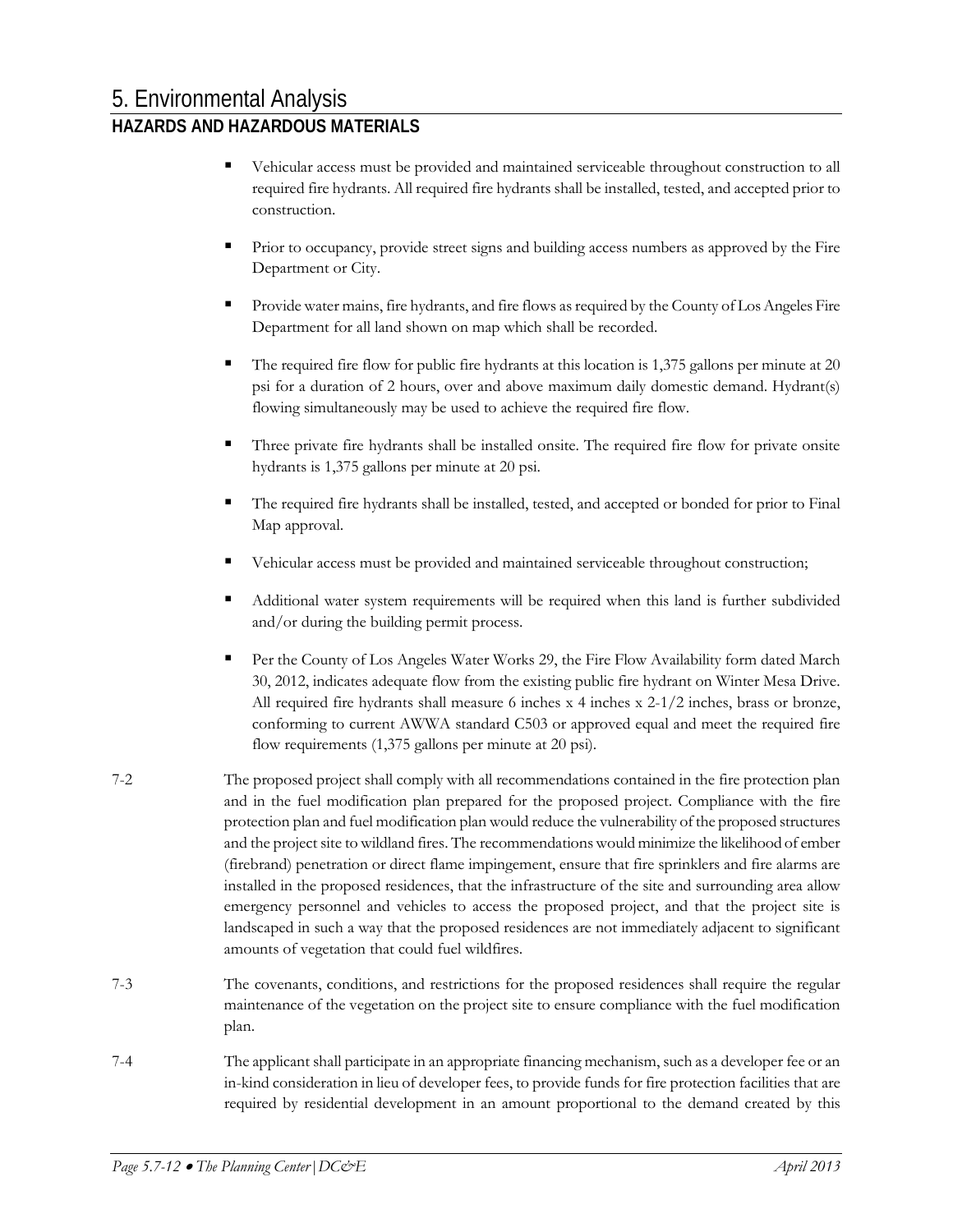project. Currently, the developer fee is a set amount per square foot of building space, adjusted annually, and is due and payable at the time a building permit is issued. In the event that the developer fee is no longer in effect at the time of building permit issuance, alternative mitigation measures may be required.

# **5.7.8 Level of Significance After Mitigation**

The mitigation measures identified above would reduce potential impacts associated with fire hazards to less than significant. Therefore, no significant unavoidable adverse impacts relating hazards have been identified.